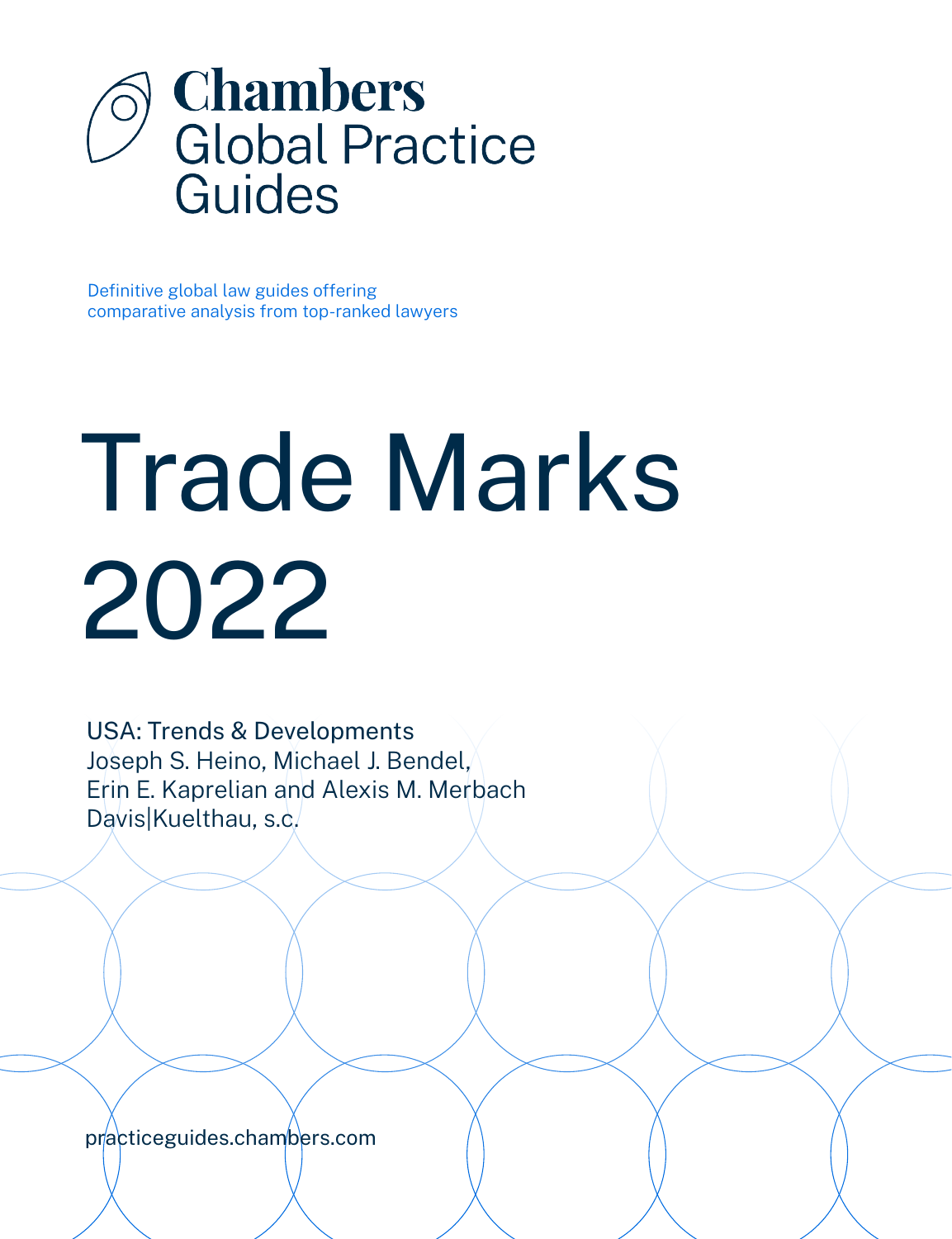## Trends and Developments

*Contributed by: Joseph S. Heino, Michael J. Bendel, Erin E. Kaprelian and Alexis M. Merbach Davis|Kuelthau, s.c[. see p.8](#page-7-0)*

#### Introduction

The year 2021 was one of change for the United States Patent and Trademark Office (USPTO). In light of the ongoing challenges presented by COVID-19, the USPTO has maintained the majority telework model implemented in 2020. In addition, under the leadership of the new Acting Director, Andrew Hirshfeld, the USPTO continues to experience increases in trade mark applications. The USPTO also celebrated the 75th anniversary of the Lanham (Trademark) Act of 1946.

#### Trade Mark Filings Continue to Increase

Despite the COVID-19 pandemic, Fiscal Year (FY) 21 (October 2020 through September 2021), saw the trend of an increase in the number of trade mark applications continue. FY 21 saw 943,928 new trade mark applications filed, representing a 21.8% increase over FY 20. The average pendency time for a first action also increased from FY 20 to 6.3 months, a 52.4% increase. This represents a 15.4% increase in time over FY 19's average of 2.6 months for a first action. This 6.3 month pendency falls outside the USPTO internal target of 2.5 to 4.5 months. As part of the strategy to address this drastic increase, the USPTO hired over 70 new trade mark attorneys.

Similarly, the total pendency of trade mark applications increased from 9.5 months in FY 20 to 11.2 months, representing an increase of 7.9%. This 11.2 month average total pendency remains well within the USPTO internal target of 12 months, meaning that trade mark examining attorneys are currently issuing trade marks just ahead of their target.

In FY 21, 60% of new applications for trade marks were filed by US residents, with the remaining 40% being filed by residents of foreign countries. In addition, a total of 337,814 Certificates of Registration were issued in FY 21. It should be noted that this number includes both applications that were filed in FY 21 and applications that were filed prior to FY 21 but did not have statements of use filed until FY 21.

#### Trademark Modernization Act Signed Into Law

The Trademark Modernization Act (TMA) of 2020 was signed into law on 27 December 2020, with new regulations beginning implementation at the USPTO level beginning on 18 December 2021.

One of the changes that will have the biggest day-to-day impact on trade mark practitioners is the shortened response period for office actions. Currently, an applicant has six months from the receipt of an office action to prepare and file a response. However, under the new TMA rule, an applicant will have only three months. A single three-month extension may be requested for a fee. This is a significant change that practitioners will need to prepare for. Importantly, the USPTO is delaying implementation of this change until 1 December 2022, in order to allow them to update their information technology systems.

#### *Expungement proceedings*

The TMA also created two new ex parte procedures to cancel unused, but registered, trade marks. The first is the expungement proceeding, which may be used to request cancellation of some or all of the goods and services in a registration because the registrant has never used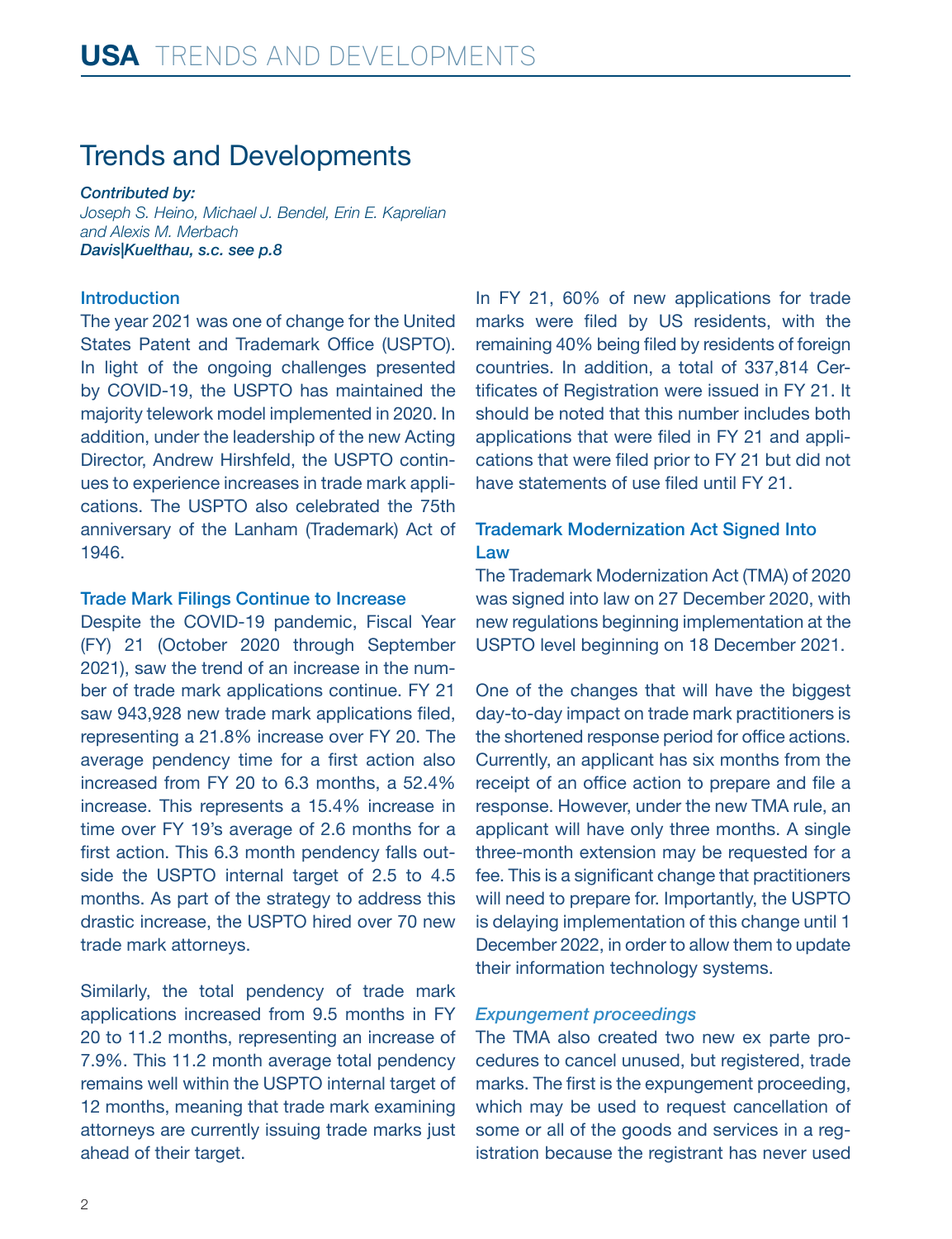*Contributed by: Joseph S. Heino, Michael J. Bendel, Erin E. Kaprelian and Alexis M. Merbach, Davis|Kuelthau, s.c.*

the trade mark in commerce with those goods or services. Under this proceeding, a party requesting expungement must supply evidence of a "reasonable investigation" showing that the registered mark was not used for the challenged goods or services. An expungement proceeding may be requested for a registration that is at least three but not more than ten years old. This three-year period coincides with the Lanham Act's Presumption of Abandonment, which states that non-use of a mark for at least three consecutive years is considered prima facie evidence of abandonment. As such, especially for marks obtained under the Madrid Protocol or Paris Convention, use in the USA within the three-year period after registration is granted will remain important to protect the registration in the USA. Importantly, the USPTO is allowing a proceeding to be requested for any registration that is at least three years old, regardless of the ten-year upper limit, until 27 December 2023.

#### *Reexamination proceedings*

The second ex parte proceeding is the reexamination proceeding. This proceeding may be used to request cancellation of some or all of the goods or services in a use-based registration on the grounds that the trade mark was not in use in commerce with the particular goods or services on or before a relevant date. For a registration where the application was a use-based application, the relevant date is the filing date of the application, while for a registration where the application was an intent-to-use application, the relevant date is the later of the date that an amendment to allege use was filed or the date that the deadline to file a statement of use expired. Significantly, this proceeding cannot be used against foreign-based registrations issued under Section 44(e) or section 66 of the Lanham Act; instead, expungement would be the appropriate proceeding to initiate. A reexamination proceeding may be requested any time within the first five years after registration.

Other changes resulting from the TMA are changes to existing procedures. Parties have already been able to request cancellation of a registered trade mark through the Trademark Trial and Appeal Board (TTAB) on the grounds of nonuse and abandonment. Under the TMA, a third ground, expungement, is added. This is distinct from the previously discussed expungement proceeding, as this ground is directly through the TTAB, whereas the expungement proceeding is ex parte in nature and thus does not involve the TTAB. Additionally, the USPTO had a longstanding practice of allowing letters of protest. Under this practice, third parties could submit evidence to the USPTO prior to registration of an applied-for mark, that was relevant to a ground for refusal during examination. The TMA codifies and provides statutory authority for this practice, as well as setting a two-month deadline for the USPTO to act on such submissions.

Taken in total, the TMA provides some muchneeded updates to the Lanham Act, as well as providing additional procedures that will help maintain the integrity of the Trademark Register while simultaneously streamlining the process of cancelling unused trade marks by not always requiring a party to use the TTAB.

#### Courts Look at Infringement under Cybersquatting Principles

In 2021, decisions under the Anticybersquatting Consumer Protection Act (ACPA) 15 U.S.C. Section 1125(d)(1) were handed down by three federal courts. These were:

- Soter Technologies, LLC, v IP Video Corporation, 523 F.Supp.3d 389 (2021) on 26 February 2021, by the United States District Court for the Southern District of New York;
- Sturgis Motorcycle Rally, Inc v Rushmore Photo & Gifts, Inc, 529F.Supp.3d 940 (2021) on 29 March 2021, by the United States Dis-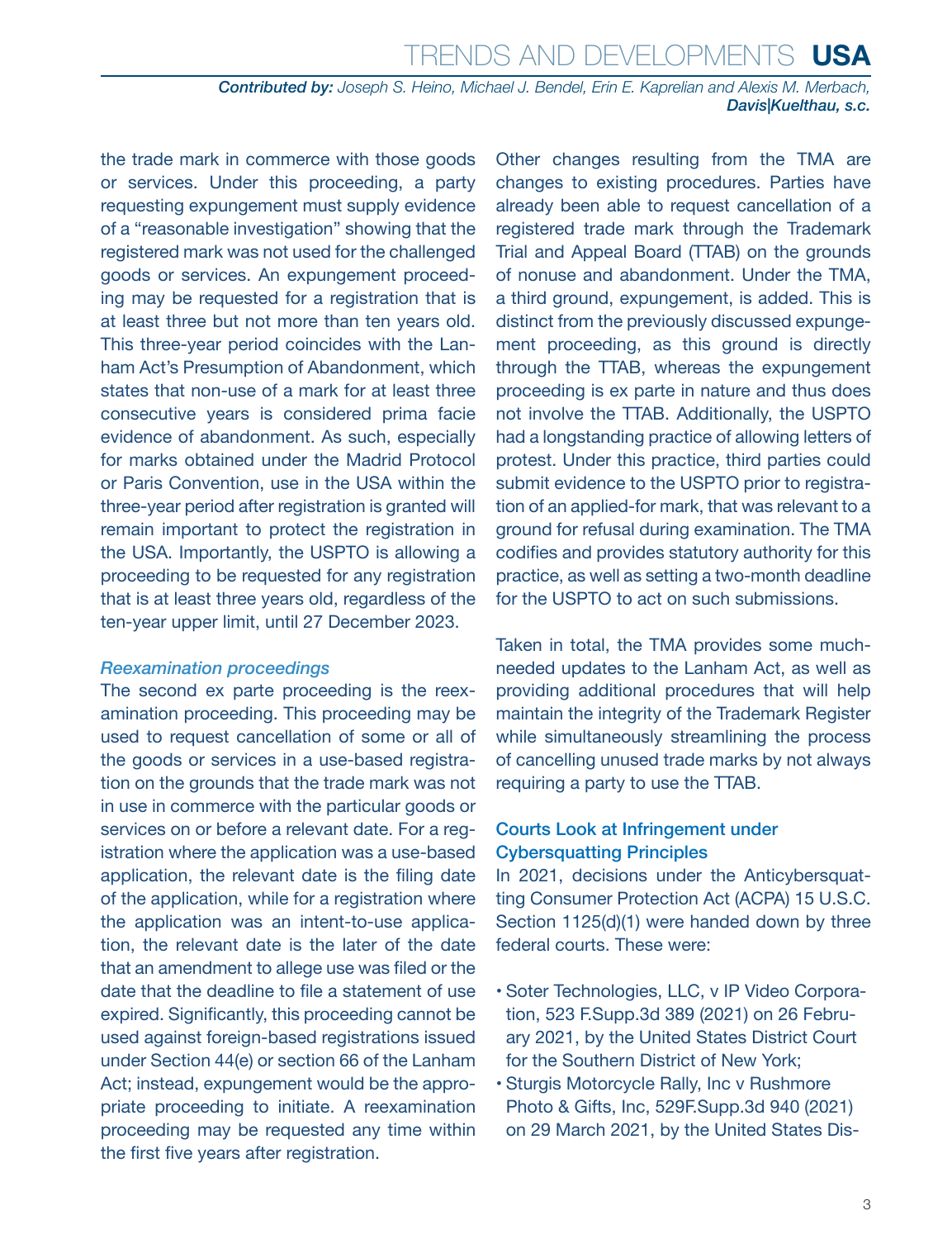## **USA** Trends and Developments

*Contributed by: Joseph S. Heino, Michael J. Bendel, Erin E. Kaprelian and Alexis M. Merbach, Davis|Kuelthau, s.c.*

trict Court, District of South Dakota, Western Division; and

• Boigris v EWC P&T, LLC, 7 F.4th 1079 (2021) on 6 August 2021, by the United States Court of Appeals, Eleventh Circuit.

Each of these decisions looked at an aspect of the intersection between trade mark rights and the internet, including how use on the internet intersects with the requirements for a finding of infringement under the Lanham Act.

#### *Soter Technologies, LLC, v IP Video Corporation ("Soter")*

In Soter, two vape detection product rivals became embattled in a suit alleging, among other things, cybersquatting under the ACPA. The defendant brought a motion to dismiss this particular claim, which was denied.

Soter is the owner of the federally registered trade mark "FLYSENSE". Soter claimed trade mark infringement based on the defendant's use of the [www.flysense.com](http://www.flysense.com) domain name, which redirected customer traffic to the defendant's website.

In an action for trade mark infringement under the Lanham Act, use must be decided as a threshold matter because, while any number of activities may be in commerce or create a likelihood of confusion, no such activity is actionable under the Lanham Act absent the use of a trade mark. In Soter, the court reaffirmed that misappropriation by one party of another party's mark to use as a domain name can satisfy the threshold "use in commerce" element of a claim for trade mark violation under the Lanham Act.

#### *Sturgis Motorcycle Rally, Inc v Rushmore Photo & Gifts, Inc ("Sturgis")*

In Sturgis, a licensor brought an action against its competitors alleging infringement of "Sturgis" marks asserting, among other things, violation of the ACPA. The licensor prevailed at the trial level and, on remand, the ACPA claim remained although the licensor moved for voluntary dismissal of the ACPA claim and the defendants moved for summary judgment on the ACPA claim.

The salient point in this decision is the court's discussion to the effect that confusion about a website's source or sponsorship which could be resolved by visiting the website is not relevant to whether the domain name itself is identical or confusingly similar to a plaintiff's mark for purposes of an ACPA claim. The ACPA claim was ultimately dismissed with prejudice.

#### *Boigris v EWC P&T, LLC ("Boigris")*

In Boigris, the Court of Appeals affirmed the finding that "europawaxcenter" and "euwaxcenter" domain names were confusingly similar to a franchisor's "EUROPEAN WAX CENTER" trade mark as required to establish a violation under the ACPA.

The court determined that inquiry as to whether a domain name and a distinctive mark are "confusingly similar" under the ACPA is narrower that the traditional multifactor likelihood of confusion test for trade mark infringement claims, which, among other things, takes into account differences between the goods or services of the disputing parties under the Lanham Act 15 U.S.C. Section 1125(d)(1)(A)(ii)(I). Put another way, the ACPA requires a comparison solely of the mark and the allegedly infringing domain names in order to determine whether they are so similar in sight, sound or meaning that confusion is likely. The court further recognised that the comparison of a mark and its allegedly infringing domain name to determine whether they are "confusingly" similar under the ACPA considers only the secondary domain name, ie, the test of the site's name without regard for the top level domain name (.com,.net, etc) or for any differences in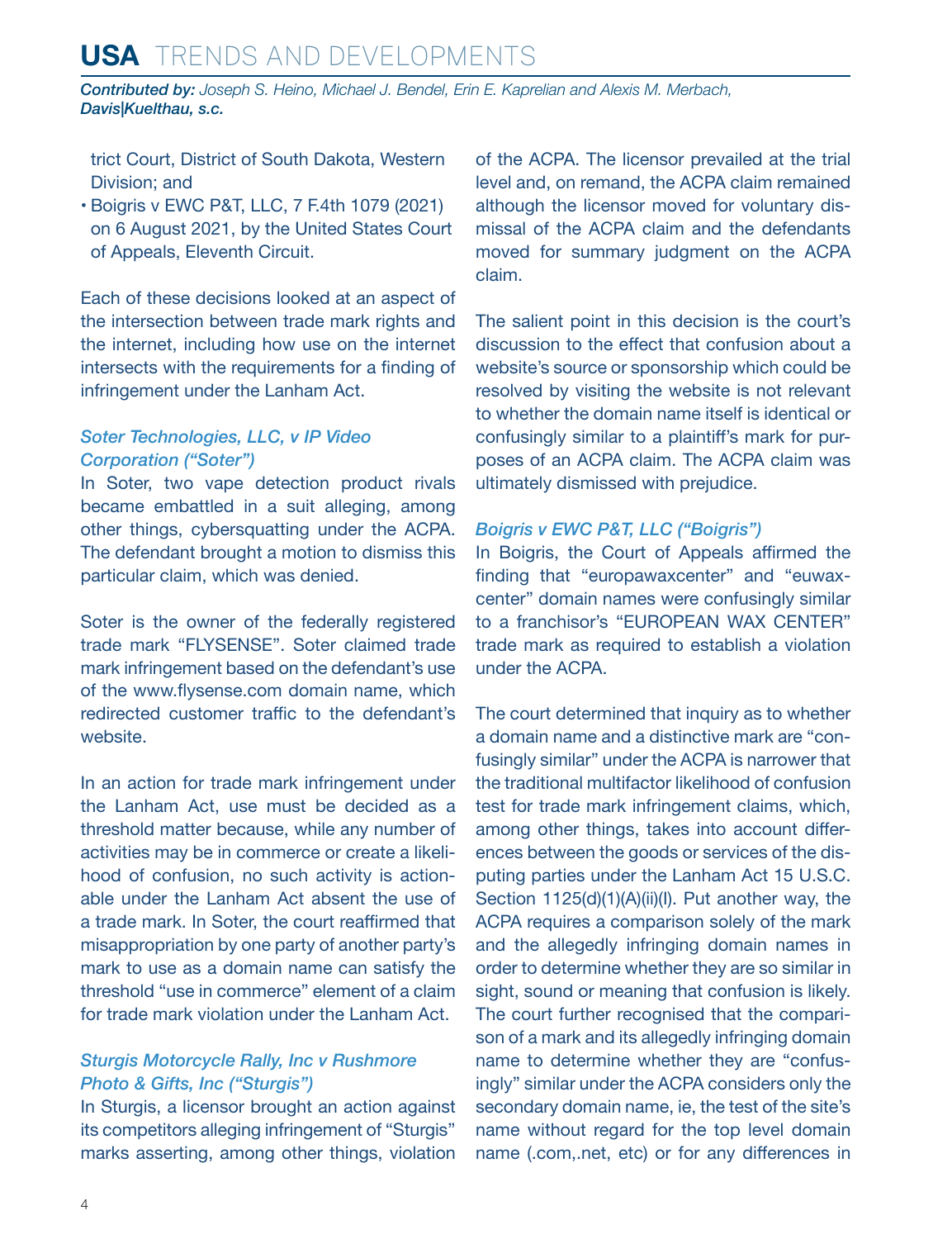*Contributed by: Joseph S. Heino, Michael J. Bendel, Erin E. Kaprelian and Alexis M. Merbach, Davis|Kuelthau, s.c.*

capitalisation because domain names use only lowercase letters.

In this case, the alleged cybersquatter's "europawaxcenter" and "euwaxcenter" were confusingly similar to beauty products franchisor's "European Wax Center" trade mark as required to establish a violation under the ACPA. The domains and the mark looked the same, as arrangement of duplicate letters was nearly identical, and the "waxcenter" portion of each phrase was identical in sound, and domain names and the mark all imparted essentially the same meaning.

The ACPA provides another, domain name-use specific, method to seek remedies for trade mark infringement. And, as seen in the above cases, courts are willing to use the ACPA to enforce the rights of trade mark holders where appropriate.

#### Preliminary Injunctions Require Showing of Likelihood of Success on Infringement

Preliminary injunctions serve as an "extraordinary" remedy that require a plaintiff to prove four factors, including a likelihood of success on the merits. When considering a preliminary injunction for trade mark infringement, the factors considered include those considered when determining whether infringement has, indeed, occurred at trial.

In Future Proof Brands, LLC v Molson Coors Beverage, 982 F.3d 280 (5th Cir. 2020), Future Proof Brands, LLC ("Future Proof") sought a preliminary injunction against Molson Coors Beverage Company ("Coors") to prevent second-comer Coors use of its mark VIZZY. Future Proof alleged that the Coors mark VIZZY caused consumer confusion with Future Proof's mark BRIZZY, particularly since both are used for alcoholic carbonated/fizzy seltzer beverages. Future Proof did not get its injunction, appealed, and lost again, but did win on a key point and got a road map for success at trial. So, of equal interest looks to be, how bubbly will Future Proof be after trial, if the case gets there?

Because it was seeking a preliminary injunction, Future Proof had an uphill battle, without much discovery, to establish likelihood of success on its infringement case – likelihood of confusion. The appeals court focused on the first infringement factor, the type of mark infringed, or "strength of a mark". This is because strong marks enjoy broad protection and weak marks do not (first of eight factors, see Future Proof v Coors, at 289). Notably, where the district court held BRIZZY descriptive (which means it would not be protectable), the appeals court held BRIZZY suggestive. Thus, BRIZZY was protectable, consistent with Future Proof's federal trade mark registration. Yet, both courts also recognized BRIZZY to be weak due to the common -IZZY portion and prior uses of similar marks for similar goods. Then, with this factor in Future Proofs favour as well as couple others, the courts still found the balance and overall weighing of infringement factors favoured Coors, and the appeals court did not have to address the three other traditional injunction factors.

Ultimately, although Coors won the first round under the more exacting preliminary injunction standard, the appeals court favourably found BRIZZY protectable. The appeals court also outlined the gaps Future Proof should close in discovery to reach a more bubbly outcome at trial.

#### Initial Interest Confusion Recognised in Eighth Circuit

Initial-interest confusion is a theory of trade mark infringement that says infringement may be found when there is temporary confusion as to source, even when that confusion is dispelled before the purchase is made. Unlike traditional trade mark infringement, initial-interest confusion does not require confusion at the point of sale. Multiple federal circuits recognize this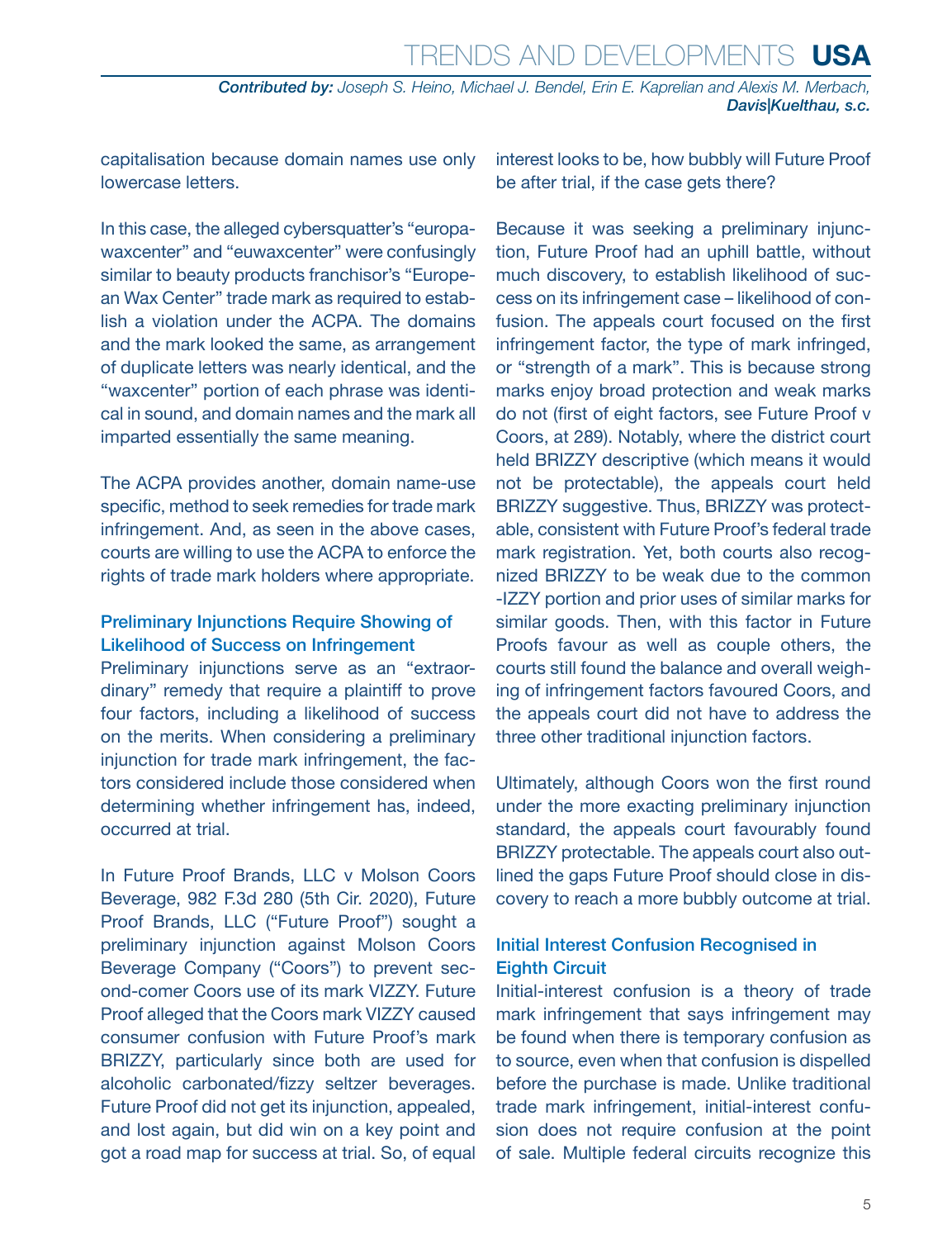## **USA** Trends and Developments

*Contributed by: Joseph S. Heino, Michael J. Bendel, Erin E. Kaprelian and Alexis M. Merbach, Davis|Kuelthau, s.c.*

theory of trade mark infringement and, in Select Comfort Corp v Baxter, 996 F.3d 925 (8th Cir. 2021), the Eighth Circuit joined their ranks.

Baxter engaged in predatory use of Select Comfort's trade marks in various online advertising formats, including search engines directing traffic to Baxter. However, before concluding a sale, the Baxter consumers understood Baxter was not Select Comfort and the two companies' products were different, although the consumer first got to the Baxter site through dilatory means.

Select Comfort sued Baxter and won in district court on several claims, but notably lost on two. The district court "held as a matter of law that a claim alleging initial-interest confusion could not proceed and Plaintiffs would have to show a likelihood of confusion at the time of purchase." Both parties appealed to the Eighth Circuit, which reversed the district court on these two issues. The appeals court first addressed when confusion must exist to establish trade mark infringement. The court held the Eighth Circuit clearly recognized claims of infringement were not limited to time of purchase, and that action from pre-sale to post-sale could lead to a likelihood of confusion. The court dove into pre-sale confusion and held the theory of initial-interest confusion exists in the Eighth Circuit, where before it had not. Finally, while initial-interest confusion existed, evidence needed to be presented, and a factual determination made by a jury, to assess whether the relevant average consumer was sophisticated. If sophisticated, then initial-interest confusion could not exist as a matter of law. Since this is a question of fact, it was properly a question for the jury, and thus not amenable to summary judgment except in extraordinary circumstances.

In conclusion, know your target consumers, and if they are sophisticated you will have greater latitude to engage them aggressively without fear of initial-interest confusion. With this decision, only the First, Fourth and Eleventh Circuits still do not recognize initial-interest confusion in trade mark infringement, so choose venue carefully if able.

#### Ninth Circuit Court of Appeals Addresses Reverse Confusion Theory in "Smart Sync" Trade Mark Fight

Ironhawk Technologies, Inc ("Ironhawk"), the senior user of the "SmartSync" trade mark, sued Dropbox, Inc ("Dropbox"), the junior user of the "Smart Sync" trade mark for trade mark infringement and unfair competition. The district court granted summary judgment in favour of Dropbox, concluding a reasonable trier of fact could not find a likelihood of consumer confusion. Ironhawk appealed the decision based on a theory of reverse confusion arguing consumers could conclude Dropbox (junior user) is the source or a sponsor of Ironhawk's (senior user) Smart Sync technology.

In a 2-1 decision, the Ninth Circuit agreed and reversed and vacated the district court decision of summary judgement in favour of Dropbox because genuine issues of material fact exist in Ironhawk Technologies, Inc v Dropbox, Inc, 2 F.4th 1150 (9th Circuit, 20 April 2021). The appellate court considered the Sleekcraft factors and found that a reasonable jury could find that:

- Dropbox's mark was commercially strong and would be able to swamp Ironhawk's reputation;
- the products were proximately related, sold to the same class of purchasers, or were similar in use and function; and
- the two marks were similar, and the use of Dropbox's house mark with Smart Sync could exacerbate the likelihood of confusion.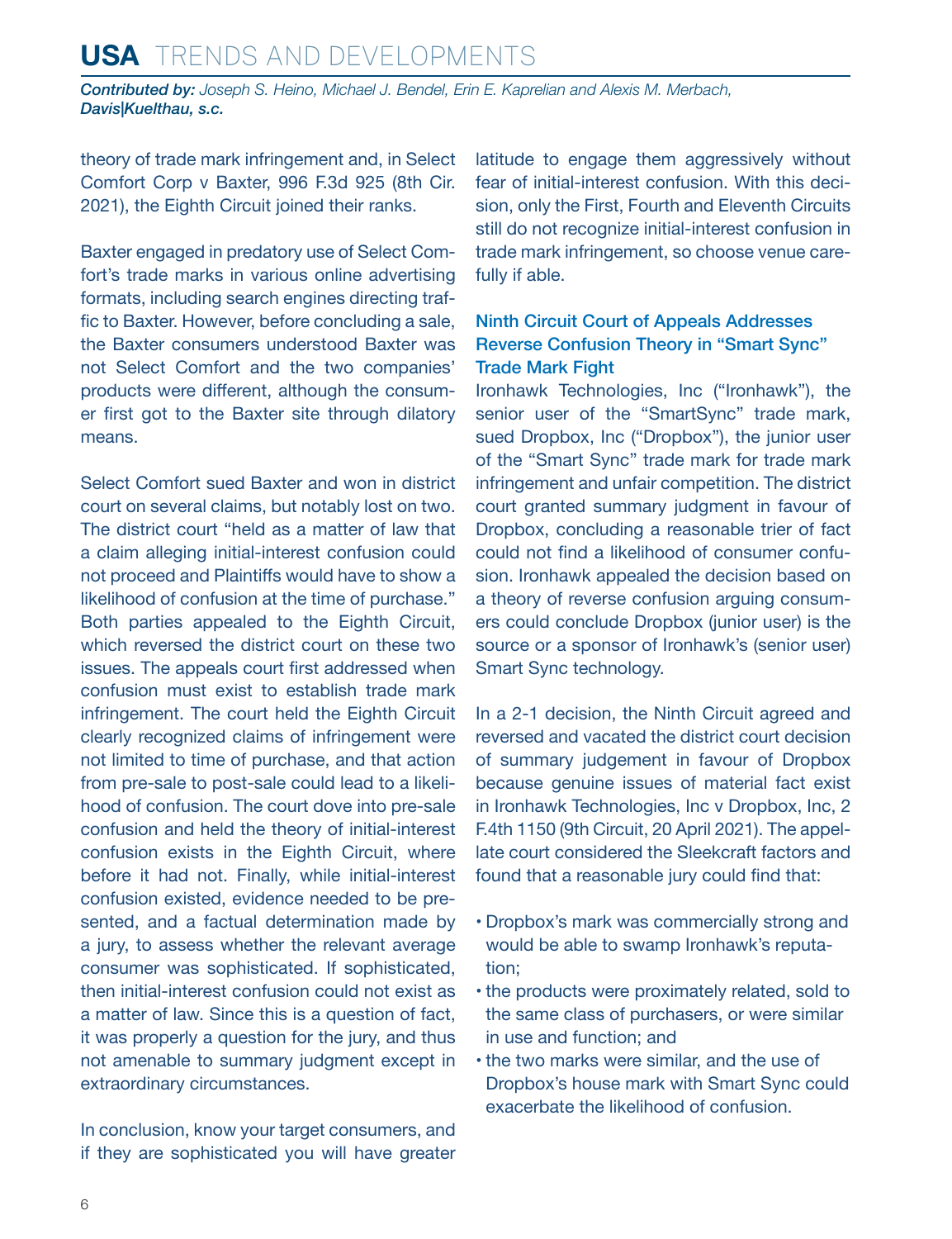*Contributed by: Joseph S. Heino, Michael J. Bendel, Erin E. Kaprelian and Alexis M. Merbach, Davis|Kuelthau, s.c.*

As such, the district court's ruling of summary judgement in favour of Dropbox was improper. Thus, the court affirming that the multi-factor likelihood-of-confusion analysis is best left to a jury (and not for the district court to decide) when there are factual disputes and competing evidence.

In dissent, Judge A. Wallace Tashima concluded that no reasonable jury could find a likelihood of consumer of confusion, even if the relevant consumer class included commercial customers, because the majority erroneously did not consider that the potential customers were large, sophisticated commercial enterprises. In Judge Tashima's view, any sale to potential commercial customers pursued by Ironhawk would be subject to a prolonged sales effort and careful decision making, specifically noting that Ironhawk's product was enterprise software, for which it offered annual licenses at USD20,000 per server, and that its marketing involved "countless faceto-face meetings" with customers.

#### Second Circuit Court of Appeals Addresses Functionality of Trade Dress in Colourful Design Mark Dispute

Addressing the functionality of colours in design marks in Sulzer Mixpac AG v A&N Trading Co, 988 F.3e 174 (2d Cir. 2021), the US Court of Appeals for the Second Circuit reversed the district court's entry of judgement for trade mark owner Sulzer Mixpac AG ("Mixpac") on its unfair competition and trade mark claims, ruling that where colour is used as an indicator of size or parts matching, it is functional and does not qualify as trade dress.

Mixpac and A&N Trading Company ("A&N") are competitors that manufacture and supply mixing tips used by dentists to create impressions of teeth for dental procedures. Mixpac obtained trade marks for yellow, teal, blue, pink, purple and brown (the "Candy Colors") mixing tips. Mixpac sued A&N for unfair competition, common law trade mark infringement, trade mark infringement, trade mark counterfeiting, and false designation of origin under the Lanham Act. A&N countersued, claiming that Mixpac's use of Candy Colors on the mixing tips was functional and, as such, not entitled to trade mark protection. The district court found in Mixpac's favor on these counts because Mixpac's use of the Candy Colors adds to manufacturing costs and that other companies use different or no colours.

On appeal, A&N argued that Mixpac's use of particular colours on mixing tips was functional because the colours serve as a colour-coding scheme that signifies the size of a mixing tip. The Court of Appeals agreed, finding that the district court erred by failing to apply the Louiboutin three-part aesthetic functionality test to Mixpac's marks. In applying the Louboutin test and citing trial testimony, the Second Circuit concluded that the colours signify diameter of the mixing tips, which assists users when selecting the proper cartridge for use with the mixing tip and, (citing Louboutin) thereby "improve[] the operation of the goods." Thus, in trade dress cases or when seeking trade dress protection, it is important to apply the Louboutin test to determine whether a design feature is non-functional and thus entitled to trade mark protection, ie, consider whether the design feature is:

- essential to the use or purpose of the product;
- affects the cost or quality of the product; and
- has a significant effect on competition.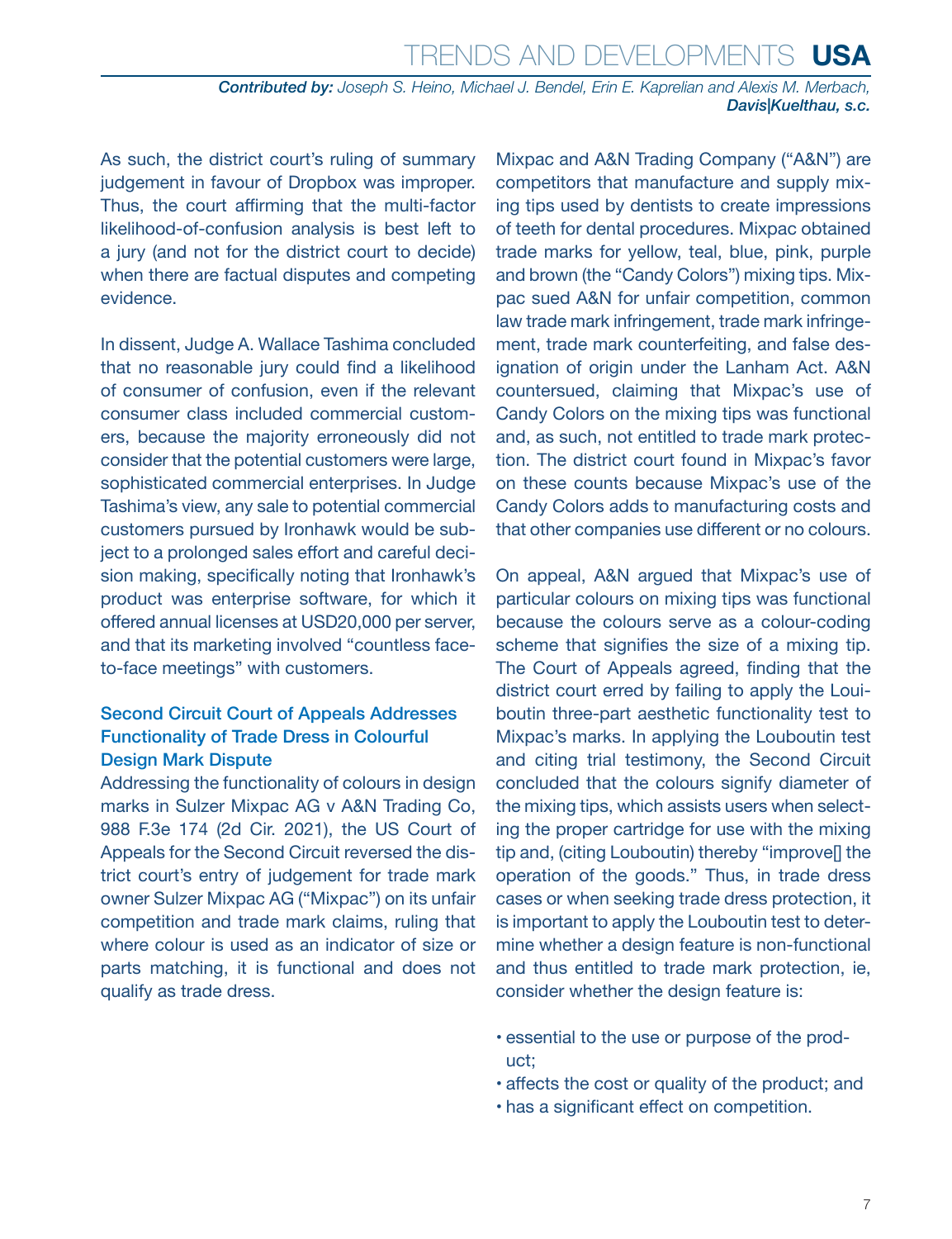## **USA** Trends and Developments

*Contributed by: Joseph S. Heino, Michael J. Bendel, Erin E. Kaprelian and Alexis M. Merbach, Davis|Kuelthau, s.c.*

**Davis|Kuelthau, s.c.** offers an array of innovative legal solutions to corporate, public, private and individual clients that range from small, mid-sized institutions to large corporations. The team of nearly 70 attorneys spans five offices across Wisconsin, including Appleton, Brookfield, Green Bay, Madison, and Milwaukee. The firm is headquartered in Milwaukee and has national experience combined with strong community ties. The firm provides the full life cycle of business, labour and litigation legal services. The firm's intellectual property team includes nine attorneys who are well versed in both the legal and technical aspects of IP. Those technical areas cover a wide range of engineering, scientific, computer and medical principles as well as business methods. They counsel clients on all aspects of IP, including patents, trade marks, copyrights and trade secrets. Notably, Davis|Kuelthau, s.c. was among the first firms in the United States to file an Inter Partes Review (IPR), a new type of administrative proceeding that was brought into effect by the America Invents Act.

## <span id="page-7-0"></span>**AUTHORS**



**Joseph S. Heino** is practice leader of Davis|Kuelthau's intellectual property team. He has over 35 years' experience, with a specialisation in intellectual property law,

including patent, trade mark, copyright and trade secret law, as well as licensing and franchising. Joe represents a wide range of clients in the local, regional and national manufacturing and service sectors. He is widely published on the subject of trade marks and intellectual property. Joe is licensed to practise before the United States Patent and Trademark Office, and is a member of the American Intellectual Property Lawyers Association, the American Bar Association, the Intellectual Property Group (AIPLA) and the Wisconsin Intellectual Property Lawyers Association (WIPLA).



**Michael J. Bendel** is a shareholder with Davis|Kuelthau's intellectual property team. His focus on intellectual property for over 25 years started in private practice

serving individuals and small to large companies, then to in-house counsel at a Fortune 200 company, and then back into private practice. Mike partners with clients to identify key innovations and marks for protection and helps develop the right-sized intellectual property plan to drive business results. He assists clients in all phases of intellectual property, both domestic and international, and protecting patent, trade mark, trade dress, copyright and trade secret rights.